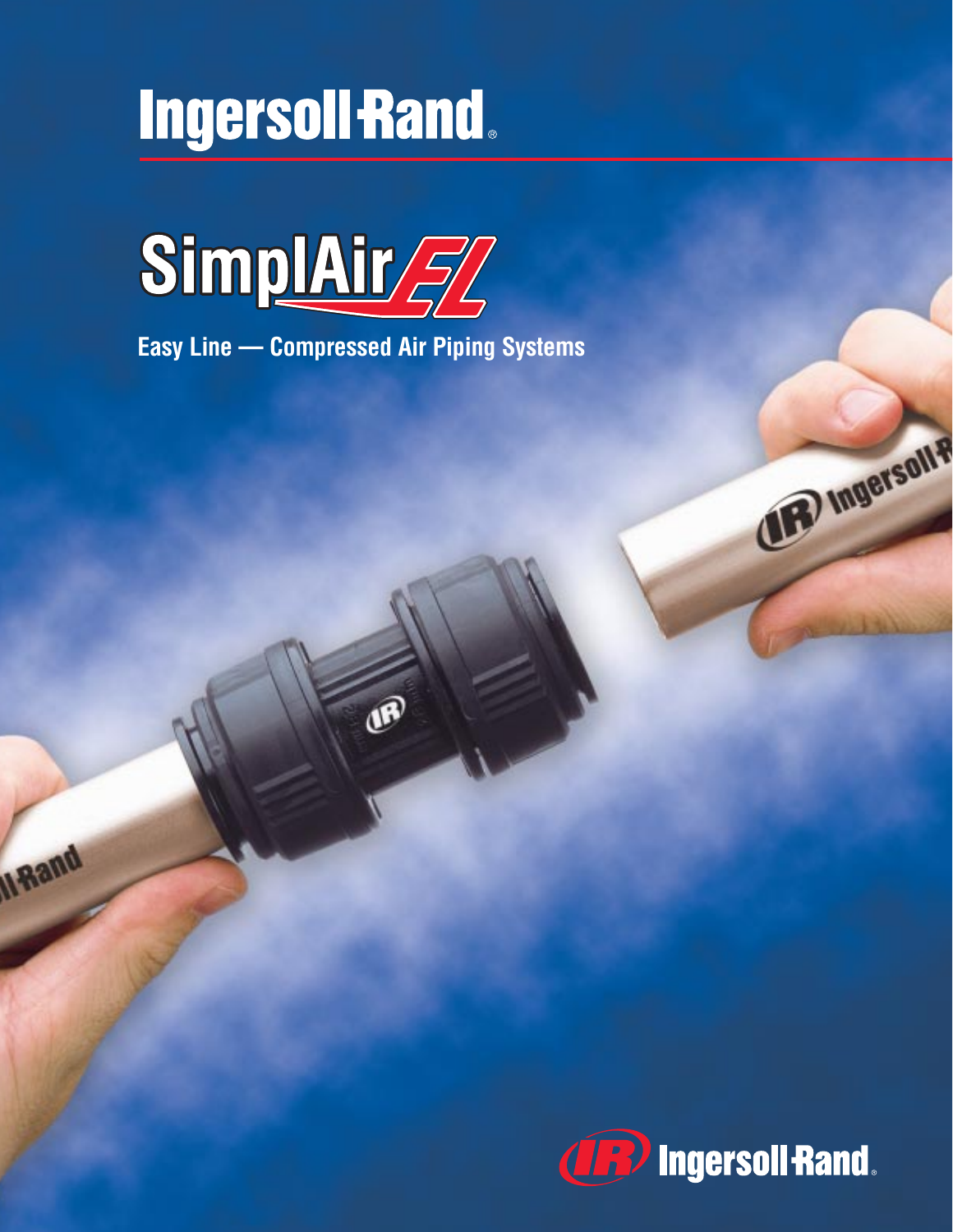

- Designed for piping system applications
- Safe secure and leakproof
- Easy to install
- Easy to disconnect and reconfigure the system
- Many millions of fittings in use
- Working pressures 0-10 bar
- 

### **Threaded Steel Tube**

A time consuming and difficult process.

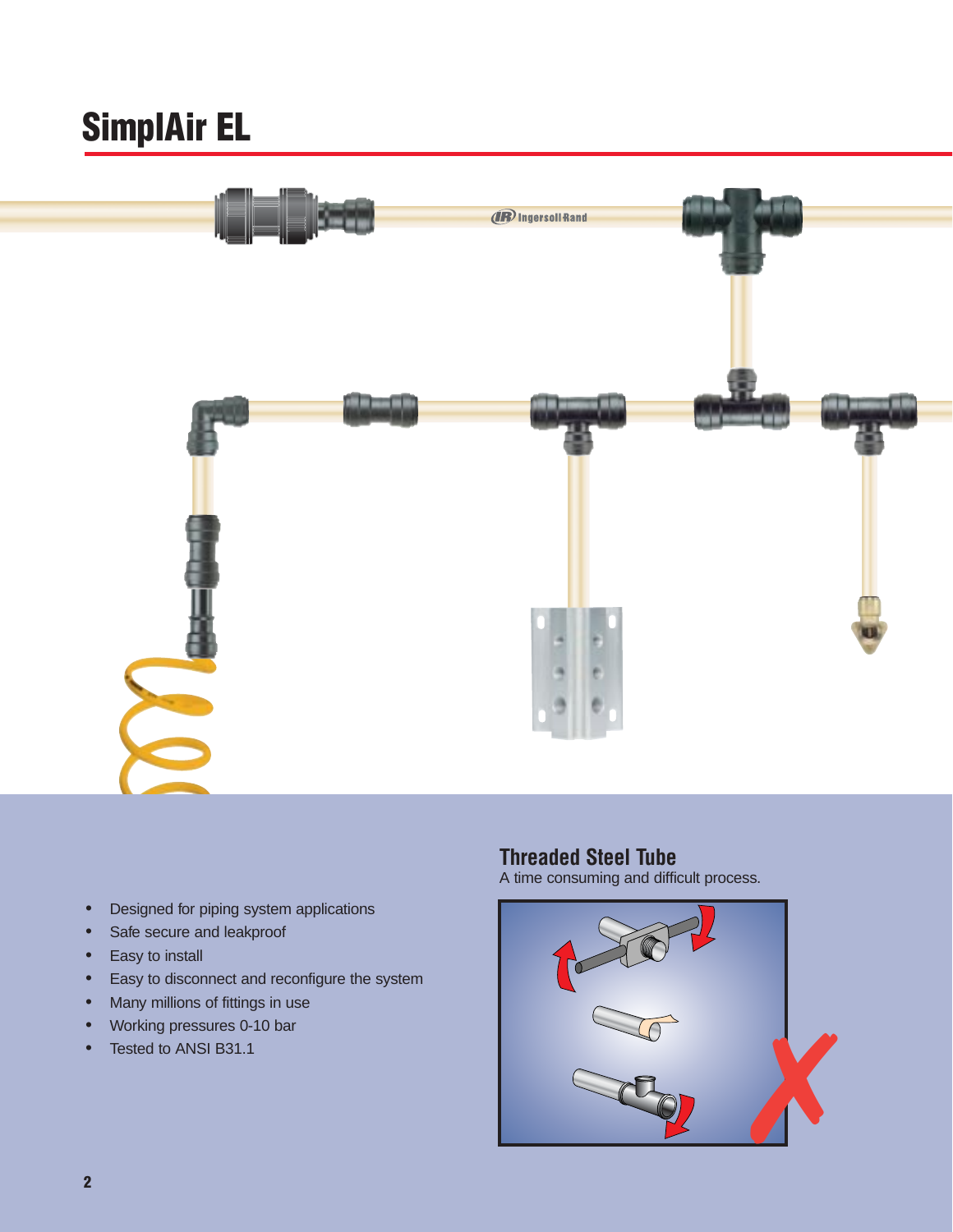# **Compressed Air Piping Systems**



### **Solvent Weld**

Long installation time, system needs to be shut down for drying.



### **The SimplAir EL Way**

One simple movement provides a secure connection; system immediately ready for use.

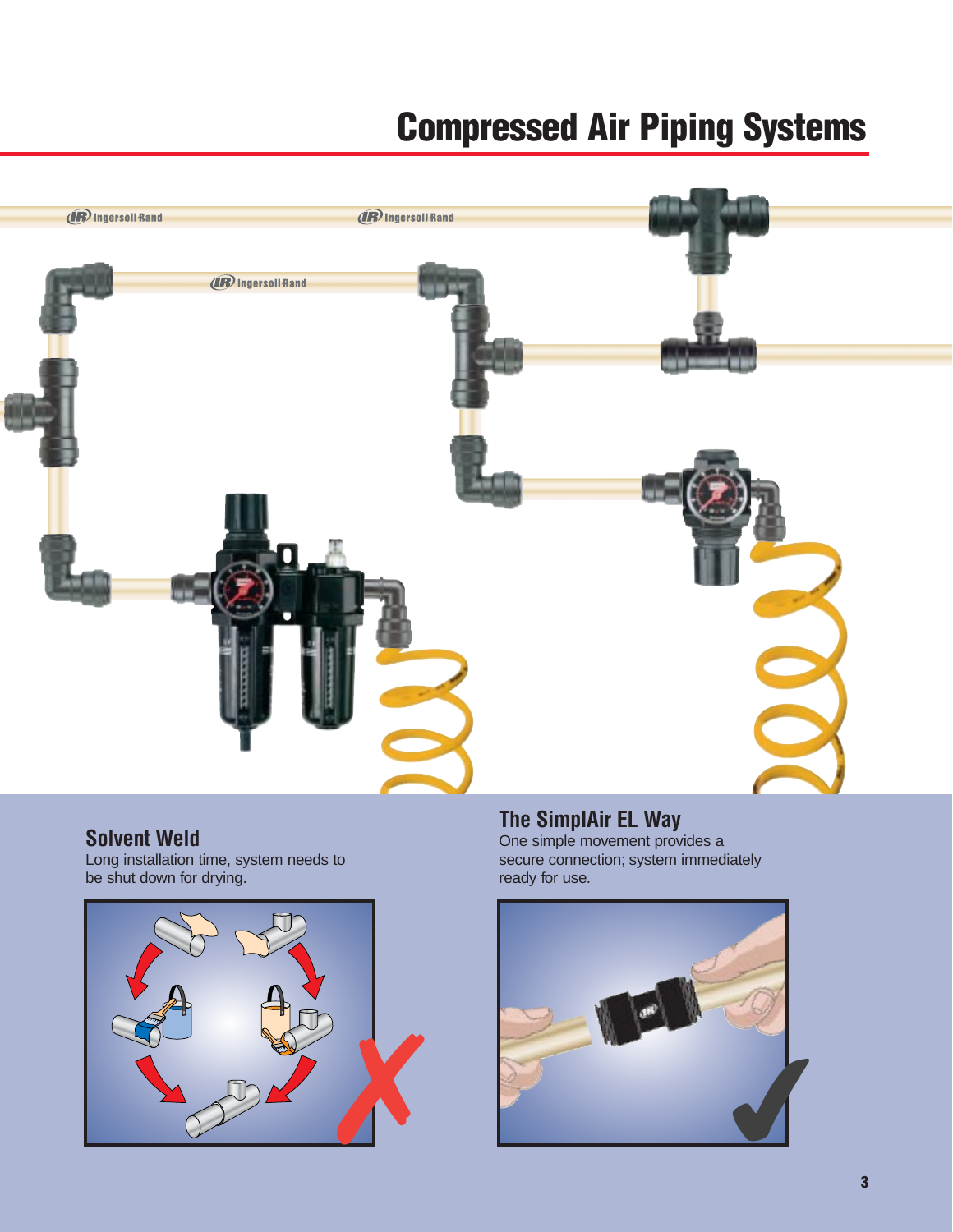### **Easy to Use Push-In System for Piping Systems**

The SimplAir EL way of push-in fittings and pipe provide the ideal connection from the compressed air receiver, throughout the entire distribution system, right to the point-of-use. Using the SimplAir EL system a compressed air piping system can be installed quickly and easily, considerably reducing the need for specialist staff and reducing production downtime.

No need to prepare threaded pipe or apply solvent, all the connections can be made with a simple push-in action. The system is then immediately ready for use. Complex systems can be assembled much more rapidly than with traditional methods. Since they also are easy to disconnect, systems are easy to alter or extend.



### **SimplAir EL Adaptability** Standard SimplAir EL products can be coupled together to form integral new fittings.







| <b>STRAIGHT CONNECTOR</b> |                    |  |  |
|---------------------------|--------------------|--|--|
| <b>PART NO.</b>           | <b>TUBE OD</b>     |  |  |
| 38039772                  | 15 $(\frac{5}{6})$ |  |  |
| 38332557                  | 22(1")             |  |  |
| 38332664                  | 28 (1¼")           |  |  |

| <b>EQUAL TEE</b> |                |
|------------------|----------------|
| <b>PART NO.</b>  | <b>TUBE OD</b> |
| 38039764         | 15 $(*)$       |
| 38332573         | 22(1")         |
| 38332680         | $28(1\%)$      |







| <b>REDUCER</b>  |                |                    |  |
|-----------------|----------------|--------------------|--|
| <b>PART NO.</b> | <b>STEM OD</b> | <b>TUBE OD</b>     |  |
| 38039798        | 22(1")         | 15 $(\frac{5}{8})$ |  |
| 38039806        | 28 (1¼")       | 15 $($ %")         |  |
| 38332581        | 28 (1¼")       | 22 (1")            |  |



| <b>WATER TRAP TEE</b> |                |  |
|-----------------------|----------------|--|
| <b>PART NO.</b>       | <b>TUBE OD</b> |  |
| 38332631              | 22(1")         |  |
|                       |                |  |

Reduce the problem of moisture in a piping system, see page 6.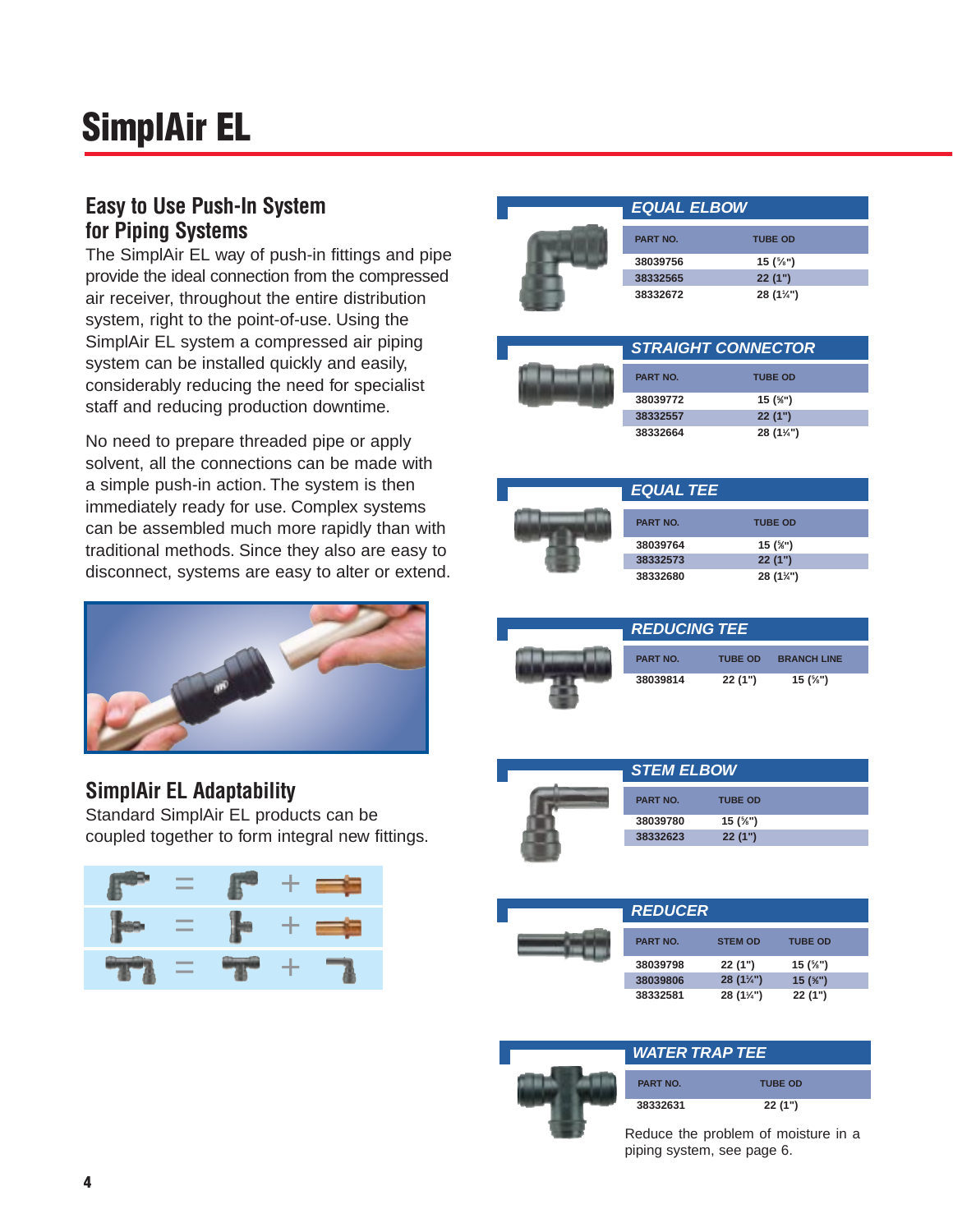### **Brass Fittings**

|  | <b>WATER TRAP TEE CONVERTOR</b> |             |  |
|--|---------------------------------|-------------|--|
|  | <b>PART NO.</b>                 | <b>SIZE</b> |  |
|  | 38332714                        | $28(1\%)$   |  |

The SimplAir EL Water Trap Tee Convertor is a simple and convenient way of converting a standard 28mm Tee, Part No. 38332680, to a Water Trap Tee.

When fitted, it will reduce condensed water within the Piping System Circuit from entering the vertical take-off spurs.

Further details are shown on page 6.

|                 | <b>BRASS WING BACK</b> |                             |                             |
|-----------------|------------------------|-----------------------------|-----------------------------|
| <b>PART NO.</b> | PIPE OD                | <b>THRFAD</b><br><b>BSP</b> | <b>THRFAD</b><br><b>NPT</b> |
| 38039855        | 15 $(\frac{5}{8})$     | $\frac{1}{2}$ "             | $\frac{1}{2}$ "             |



|                  |                              | <b>MANIFOLD - FEMALE THREADED</b>         |
|------------------|------------------------------|-------------------------------------------|
| <b>PART NO.</b>  | <b>THREAD BSP THREAD NPT</b> |                                           |
| 54742721         | 1"                           |                                           |
| 38004339         |                              | 1"                                        |
| plugged outlets: |                              | Manifolds are supplied with the following |

**⁄2"**

**⁄4"**

**⁄4") 1"**

2 x 1/4" 2 x 3/8"

|  | 0 / ن            |  |
|--|------------------|--|
|  | $\lambda$ $\sim$ |  |

**38332706 28 (11**

2 x 1/2" 1 x 1"

**MALE BRASS STEM ADAPTOR PART NO. STEM OD THREAD THREAD BSP NPT 38039822 15 (5 ⁄8") <sup>1</sup> ⁄2" <sup>1</sup> 38332599 22 (1") <sup>3</sup> ⁄4" 38332607 22 (1") 1" 38332698 28 (11**  $28(1\frac{1}{4})$  1" **38332961 22 (1") <sup>3</sup> 38332615 22 (1") 1"**

### **Accessories**



### **Accessories (continued)**



#### **BALL VALVES - WITH COMPRESSION ENDS**

| <b>PART NO.</b> |
|-----------------|
| 88315635        |
| 88306139        |
| 88306402        |



#### **SPARE NUTS FOR BALL VALVES**

| <b>PART NO.</b> | <b>TUBE SIZE</b> |  |
|-----------------|------------------|--|
| 88315650        | 15 $($ %")       |  |
| 88306410        | 22(1")           |  |
| 88306436        | 28 (1¼")         |  |

#### **SPARE FERRULES FOR BALL VALVES**

| <b>PART NO.</b> | <b>TUBE SIZE</b> |  |
|-----------------|------------------|--|
| 88315643        | 15 $($ %")       |  |
| 88306428        | 22(1")           |  |
| 88306444        | $28(1\%)$        |  |

| <b>LOOP-FAST HANGING SYSTEM</b> |               |                       |
|---------------------------------|---------------|-----------------------|
| <b>PART NO.</b>                 | <b>PK QTY</b> | <b>LENGTH OF WIRE</b> |
| 38330643                        | 10            | 5 <sub>ft</sub>       |
| 38330650                        | 10            | 10 ft                 |
| 38330668                        | 10            | 15 <sub>ft</sub>      |
| 38330676                        | 10            | 30 ft                 |
|                                 |               |                       |



| <b>HOSE REEL - 3/8" HOSE</b> |                           |  |
|------------------------------|---------------------------|--|
|                              |                           |  |
| <b>PART NO.</b>              | <b>MAX WORKING LENGTH</b> |  |
| 38035424                     | $25$ ft.                  |  |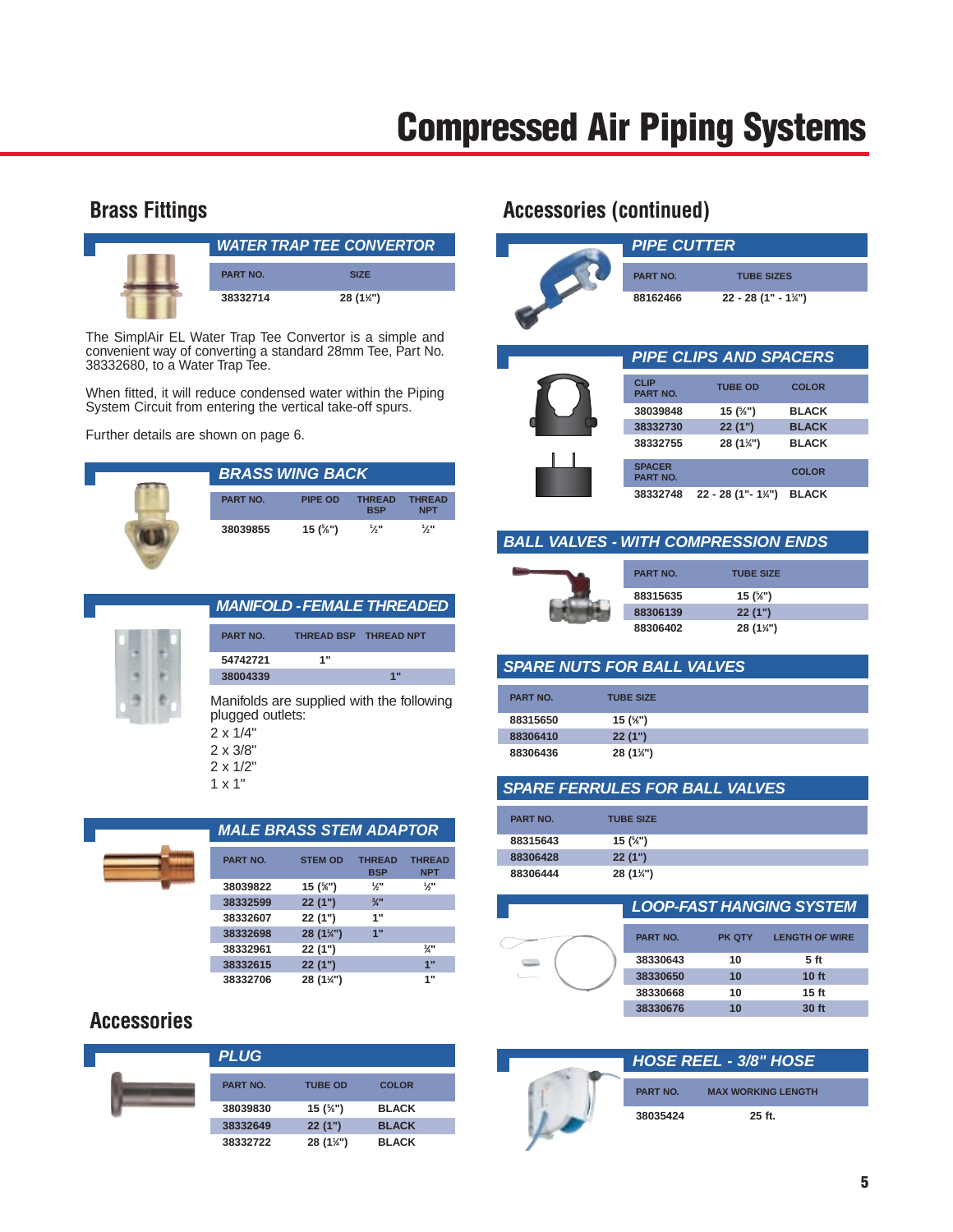| <b>WATER TRAP TEE</b> |                |  |  |
|-----------------------|----------------|--|--|
| <b>PART NO.</b>       | <b>TUBE OD</b> |  |  |
| CCN38332631           | 22(1")         |  |  |

The unique Water Trap Tee helps reduce the on-going problem of moisture in a piping system and provides the easy alternative to installing "Swan/Goose Necks".

The ingenious inside arrangement of the fitting allows air to flow, with minimum head loss, from the distribution system to take-off points without allowing water to follow. The moisture is retained in the line to be drawn off at some suitable location.

### **Installation**

It is vitally important to the correct function of the Water Trap Tee that the piping system within which the tee is installed be near horizontal and that the outlet port face vertically downward. To assist installation, markings indicating the correct orientation have been molded onto the body.



### **WATER TRAP TEE CONVERTOR**

| <b>PART NO.</b> |                    |  |
|-----------------|--------------------|--|
| CCN38332714     | $28(1\frac{1}{4})$ |  |

The Water Trap Tee Convertor is a simple and convenient way of converting a standard 28mm (11 ⁄4") tee, Part No. CCN38332680, to a Water Trap Tee.

When fitted, it will stop condensed water within the piping system from entering the vertical take-off spurs.

It is important that the piping system has been installed with the correct gradient, and that water drain points are properly vented.



### **To Assemble**

The shorter spigot is pressed into the pipe.

The pipe and converter should now be firmly inserted into the center port of the tee. Full insertion is required to correctly locate the converter and provide a water-tight seal.

Turning the screw cap approximately 1/4 turn (two clicks can be heard,) the collet is locked in place, further compressing the 'O' ring onto the pipe.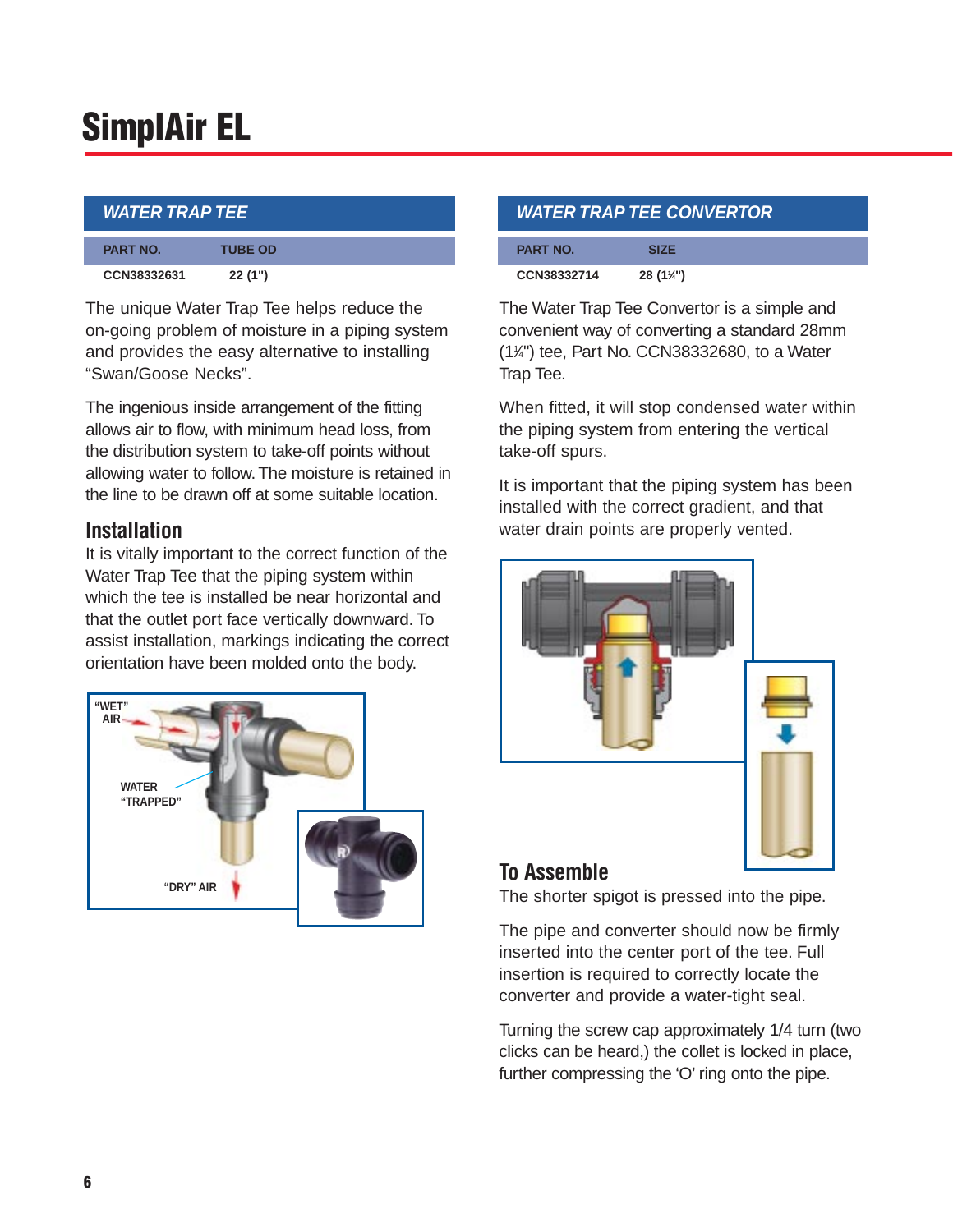## **Compressed Air Piping Systems**

### **Aluminum Piping SimplAir EL**

SimplAir EL has been designed to provide an efficient, low-cost method of installing compressed air piping systems. EL is a unique round aluminum extrusion, manufactured in-line with SimplAir's advanced piping concept.

### **Benefits:**

- Good-quality air
- More-efficient air delivery
- Reduced pressure loss
- Higher flow rates
- Easy and fast installation



SimplAir EL is available in 3 sizes: 15mm (<sup>5</sup>/<sub>8</sub>"), 22mm (1"), and 28mm (1¼").

|           | Diameter (mm)  SCFM @ 103  PSIG  SCFM @ 118  PSIG  SCFM @ 147  PSIG |     |     |
|-----------|---------------------------------------------------------------------|-----|-----|
| $15$ (%") | 36                                                                  | -38 | 42  |
| 22(1")    | 75                                                                  | 86  | 111 |
| 28 (1¼")  | 126                                                                 | 148 | 175 |

| <b>TUBING</b>   |                |                    |               |
|-----------------|----------------|--------------------|---------------|
| <b>PART NO.</b> | <b>TUBE OD</b> | <b>TUBE LENGTH</b> | <b>PK QTY</b> |
| 22285282        | 15 $(*)$       | 3 meters (10 ft.)  | 10            |
| 38332540        | 22(1")         | 3 meters (10 ft.)  | 10            |
| 38332656        | 28 (1¼")       | 3 meters (10 ft.)  | 10            |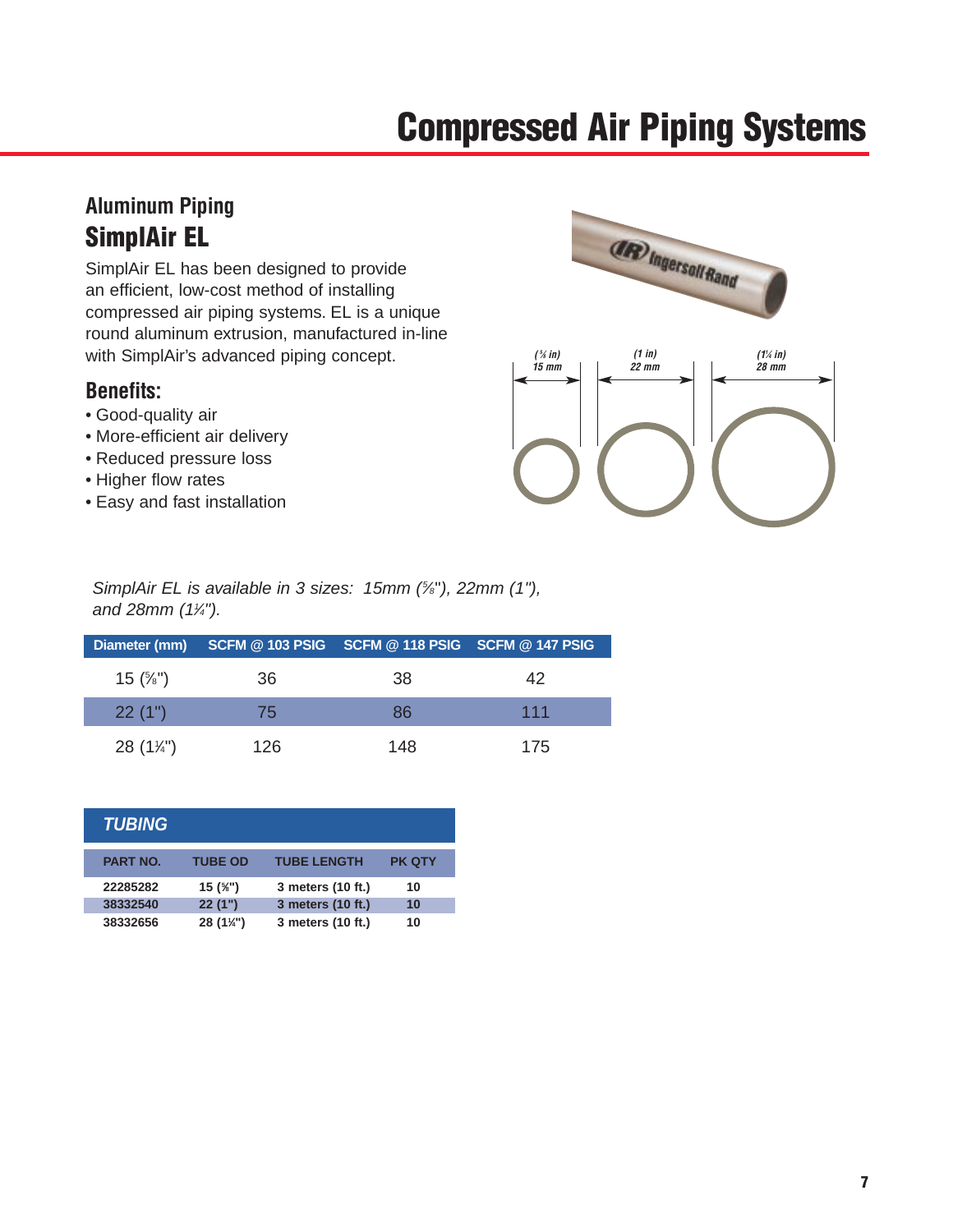### **Installation has never been easier**

To make a connection, the tube is simply pushed in by hand. The unique patented SimplAir EL collet locking system then holds the tube firmly in place without deforming it or restricting flow.

### **Cut pipe square**

Cut the pipe square ensuring it is free of score marks. For SimplAir EL aluminum pipe we recommend use of one of the SimplAir EL pipe cutters. Do not use a hacksaw. To avoid damage to the 'O' ring, make sure burrs and sharp edges are removed.



### **Do Not Use a Hacksaw**





### **15mm (5 ⁄8") & 22mm (1") Fittings**

### **Making a connection**

Fittings and pipe should be kept clean and undamaged before use.



With the fitting clean and undamaged, and the pipe cut square as described on this page, you are now ready to make the connection.

### **Push up to pipe stop**



Push the pipe into the fitting to the pipe stop.The collet (gripper) has stainless steel teeth which hold the pipe firmly in position while the 'O' ring provides a permanent leak-proof seal.

### **Pull to check secure**



Pull on the pipe to check that it is secure. It is a requirement that the system be tested prior to leaving the site and/or before use.

### **Disconnecting**

Push in collet and remove pipe.



To disconnect, ensure the system is depressurized before removing fitting. Push in collet squarely against face of fitting. With the collet held in this position, the pipe can be removed. The fitting can then be reused.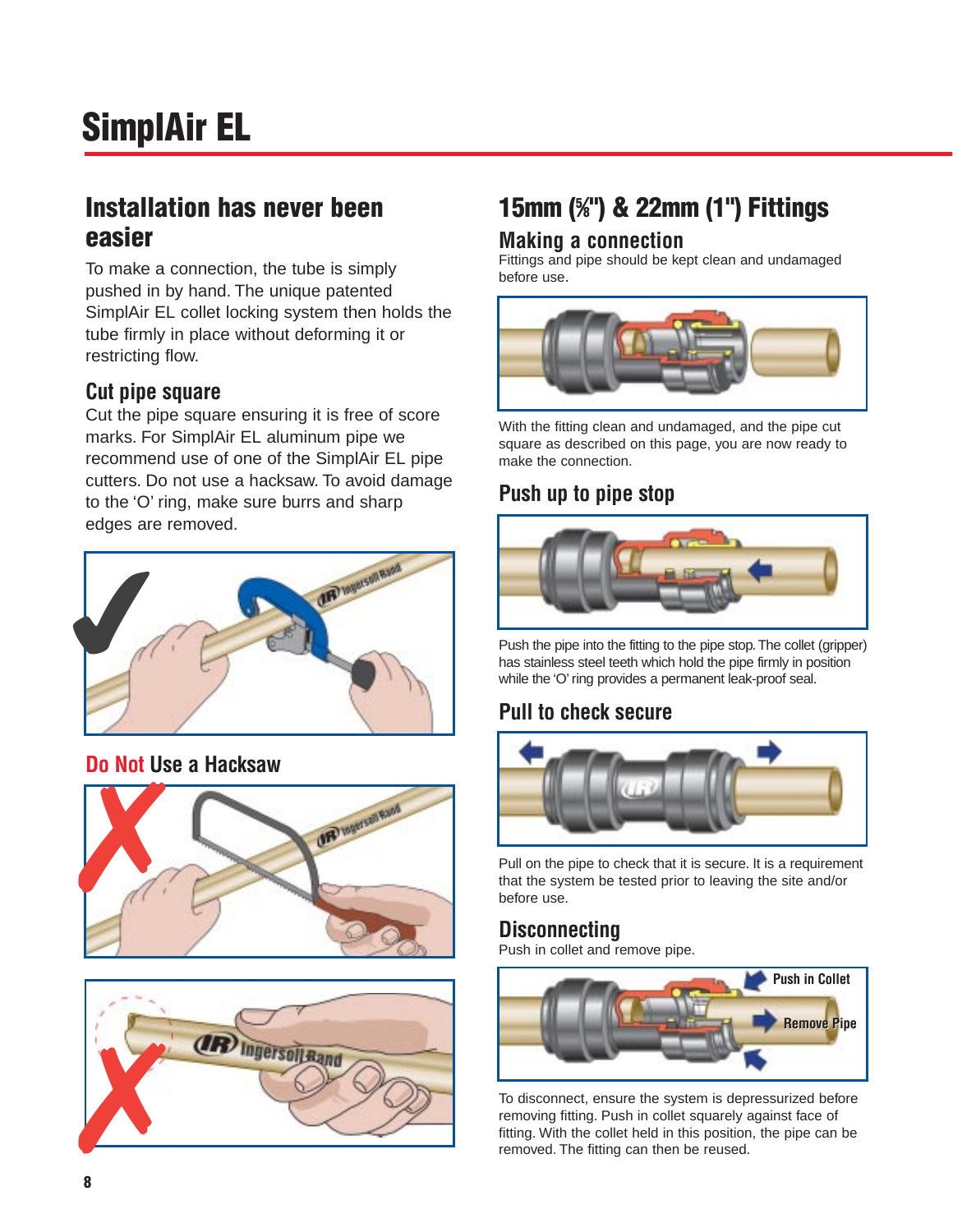### **28mm (11 ⁄4") Fittings**

**The connection could not be easier to make.**



Like the 15mm (%") and 22mm (1") fittings, the 28mm (1¼") larger size has a collet with stainless steel teeth and an 'O' ring to provide the unique grip and seal connection.The fitting can also be demounted and used again without the need for replacement parts.



As with other sizes, the pipe should be properly prepared and inserted fully into the fitting (to the end of the internal tube stop). Turning the screw cap approximately 1/4 turn (two clicks can be heard,) the collet is locked in place, further compressing the 'O' ring onto the pipe. Notice that by locking the collet in place there is reduced lateral and sideways movement of the pipe.

### **And just as easy to disconnect**



To release the pipe from the locked position, turn the screw cap counter-clockwise approximately 1/4 turn. Now it can be released like a normal SimplAir EL connection by pushing in the collet and pulling the pipe out.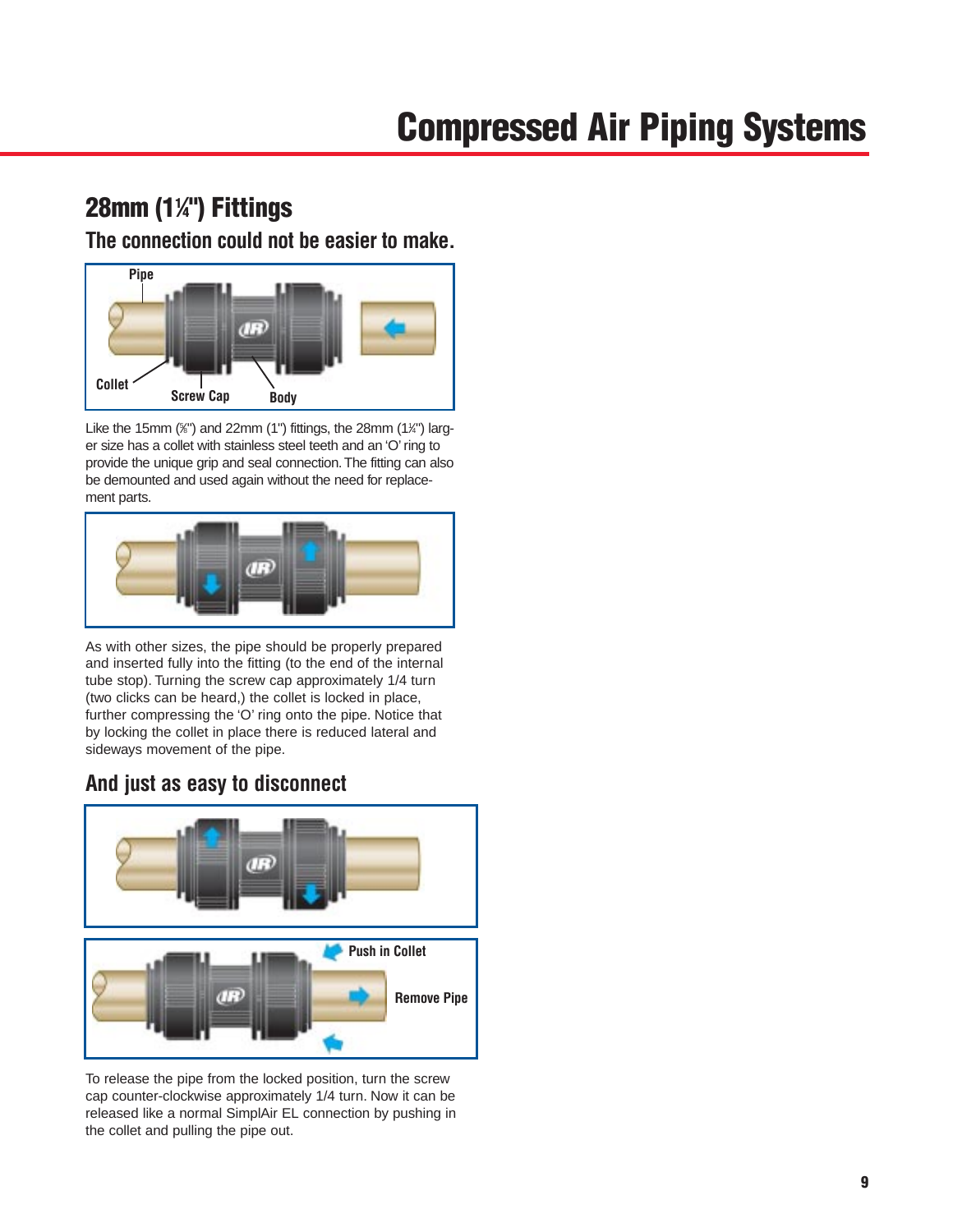When installing a piping system, it is advisable to first attach only the horizontal pipe clips and attach the clips to the vertical pipes only after a small amount of pressure has been applied to the system. This will ensure that the vertical pipes have positioned themselves correctly before they are clipped.



Phase 1: System without pressure



Phase 2: System with pressure

On long pipe runs, it is advisable to install an expansion bend, as shown in the diagram, every 25 meters (75 ft.).



When installing around a column or pillar, maintain a distance of approximately 10cm (4'') between the wall and the pipe. Always maintain a distance of 50cm (20'') between the fittings and the pipe clip.



Column/Pillar smaller than 1 meter (39")



Column/Pillar larger than 1 meter (39'')

**Note:** All piping systems should be equipped with an air line water trap. We recommend our Water Trap Tee for this purpose (as described on page 6 of this brochure.)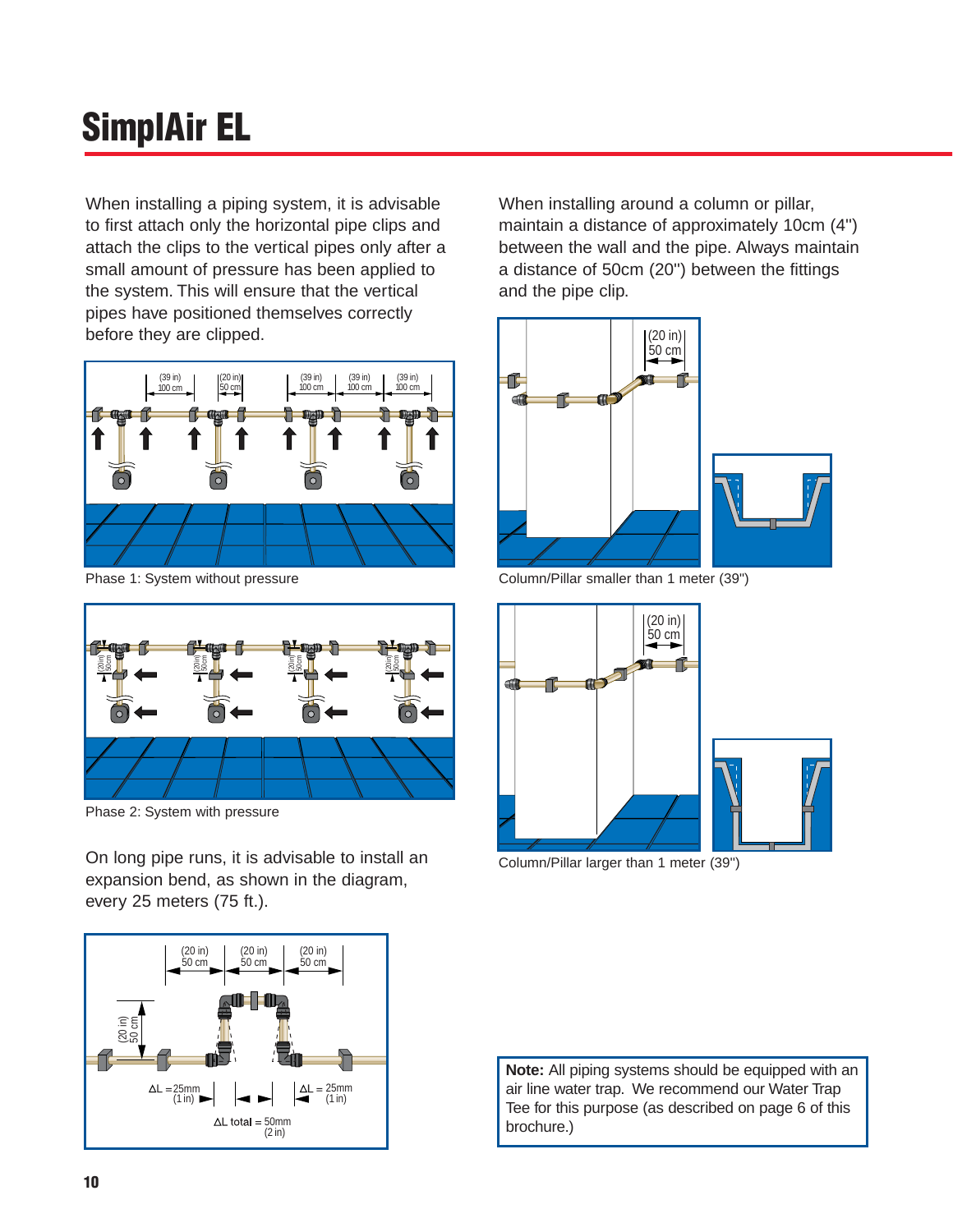### **Working Temperature Range**

Minimum working temperature -20°C (- 4°F) Maximum working temperature +60°C (+140°F) The above working temperatures apply to compressed air applications only.

### **Working Pressure**

Maximum working pressure 150 psi (10 BAR)

### **Material Specification**

The fittings are made up of three components: **Bodies** are produced in strong engineering plastic or in brass.

**'O' Rings** are nitrile rubber.

**Collets** are produced in acetal copolymer with stainless steel teeth.

#### **Standards**

Tested to ANSI B31.1

### **Applications**

Pipe and fittings should be kept clean and undamaged before use. These products are designed for use with compressed air. For other applications please refer to our Customer Services Department.

### **Installation Guide — Code of Practice**

When installing a compressed air piping system it is recommended that reference be made to local "Approved Code of Practice — Safety of Pressure Systems".

### **Installations — Our Recommendations**

The pressure rating and installation guidelines of the tubing employed must also be considered during the design of any piping system.

Pipe should be supported at minimum 1.5 meters (59") to prevent excessive load being applied to the fitting. Supports should be installed close to the fittings, but no more than 50mm (2") from the end of the fitting.

SimplAir EL and pipe should only be connected after the air receiver and not direct to a compressor.

It is a requirement that all pipe and fitting installations are pressure-tested after installation and before handing over to the final user.

### **Installation Test Procedure**

**WARNING: BEFORE PRESSURIZING THE SYSTEM, THE FOLLOWING INSTRUCTIONS MUST BE CARRIED OUT.**

- 1. Check that all compression and push-in connections have been properly completed and are fully engaged.
- 2. Insure that all wall mounting and hanging brackets are fixed securely.
- 3. Insure that an isolation valve is installed and closed between the compressed air supply and the pipework.
- 4. Insure that a safety relief valve is properly installed and is fully functional. (If a safety valve is not installed on the air receiver, one should be fitted within the piping system.)
- 5. Close all outlet points in the system.

### **Pressurizing the system**

It is good/safe working practice to evacuate the entire working area before pressurizing a system.

- 6. Slowly open the main isolation valve while viewing the main pressure gauge in the pipework.
- 7. Allow the pressure in the system to increase to 1 BAR (14.5psig). CLOSE VALVE! Hold for 15 minutes.
- 8. Visually inspect the entire system for integrity, loose or slipping joints and leakage. If any faults are observed, depressurize the system completely and correct the problem. Repeat steps 6 through 8.
- 9. If the system is secure, repeat steps 6 through 8 in 1 BAR (14.5psig) increments until the maximum required working pressure is achieved. NOTE: Maximum allowable working pressure for Simplair EL is 10 BAR (150 psig). When using SimplAir EL with other SimplAir piping systems, SL or HBS, do not exceed the maximum working pressure of the EL system, 10 BAR (150 psig.)
- 10. When full working pressure is achieved, hold the system pressure for a duration of one hour.
- 11. Reinspect the system for integrity, loose or slipping joints and leakage.
- 12. If any faults are observed, depressurize the system completely and correct the problem. Repeat the process beginning at step 6.

#### **NOTICE - INSURANCE REQUIREMENTS:**

Insurance companies may require a test of the system to 1.5 times the required working pressure. If this is required, carry out the test procedure to the inspection requirement.